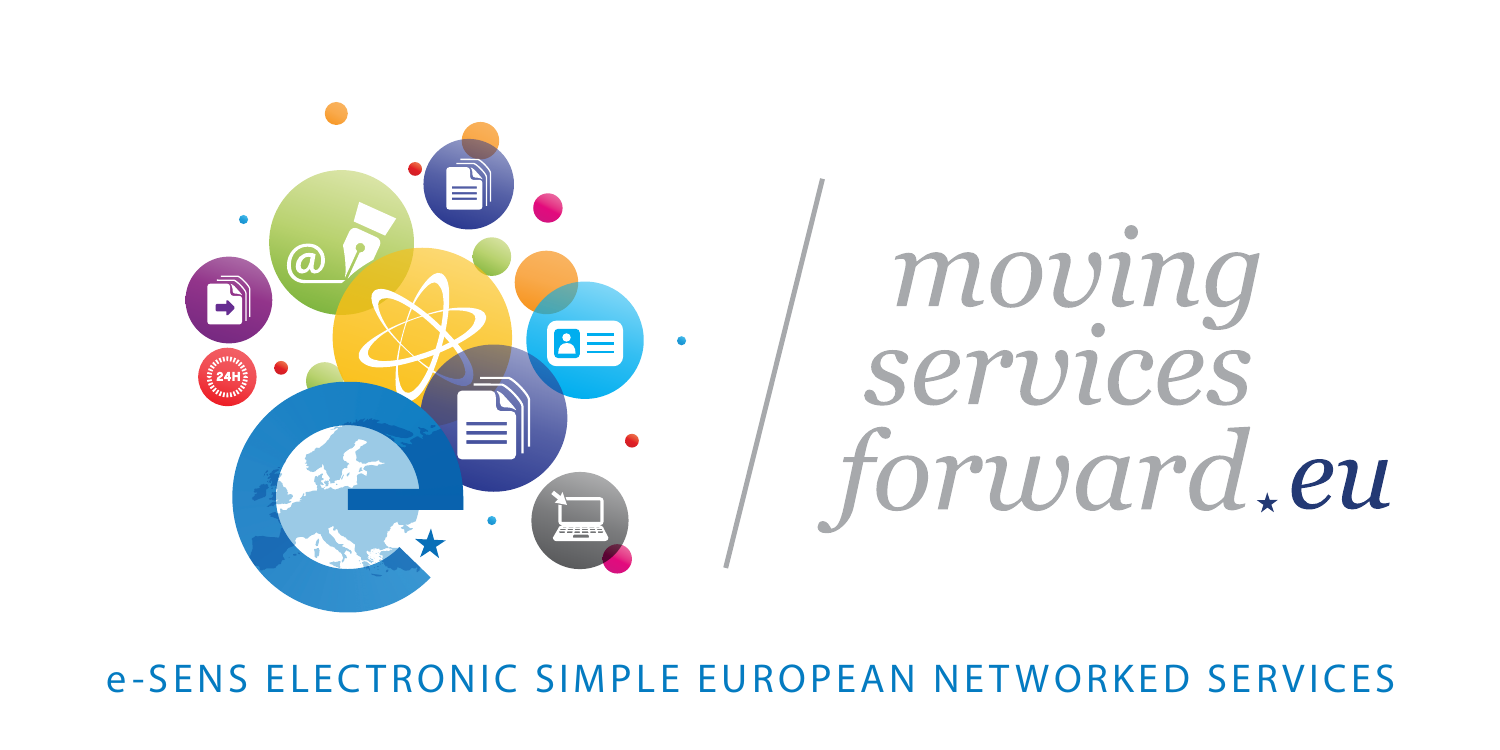



#### **e-Identity's goal is to establish cross-border recognition and validation of national electronic identity schemes to support the requirements of e-Government applications in different domains.**

Thus e-SENS permits businesses, citizens and government employees to use their present national e-ID solutions when accessing public administration services in other EU countries. e-SENS provides the framework architecture that defines a set of protocols, formats and data definitions to implement a cross-border authentication architecture.

The e-ID solution benefits from experience gained in this area under the other LSPs, in particular STORK. This building block also addresses additional challenges such as mobile e-ID And takes advantage of colloborating with ongoing projects like Future-ID. It guarantees alignment with the eIDAS regulation, reducing burdens for accessing public administration services in the EU.

#### **e-Signature aims to provide cross-border interoperable components for a secure electronic signature infrastructure in different domains.**

The main purpose of such a signature is to bind an e-Document to an entity. The building block consists of e-Signature Creation and Verification services as a core architecture framework.

The e-Signature will follow legal and interoperability frameworks (The eIDAS regulation and the EU e-Signature Standards Framework) and prove that real-life interoperability is possible. e-SENS will also support mobile signature solutions to establish e-Signature services using a mobile signing device.

## [Technical Solutions - learn more](http://www.esens.eu/technical-solutions/)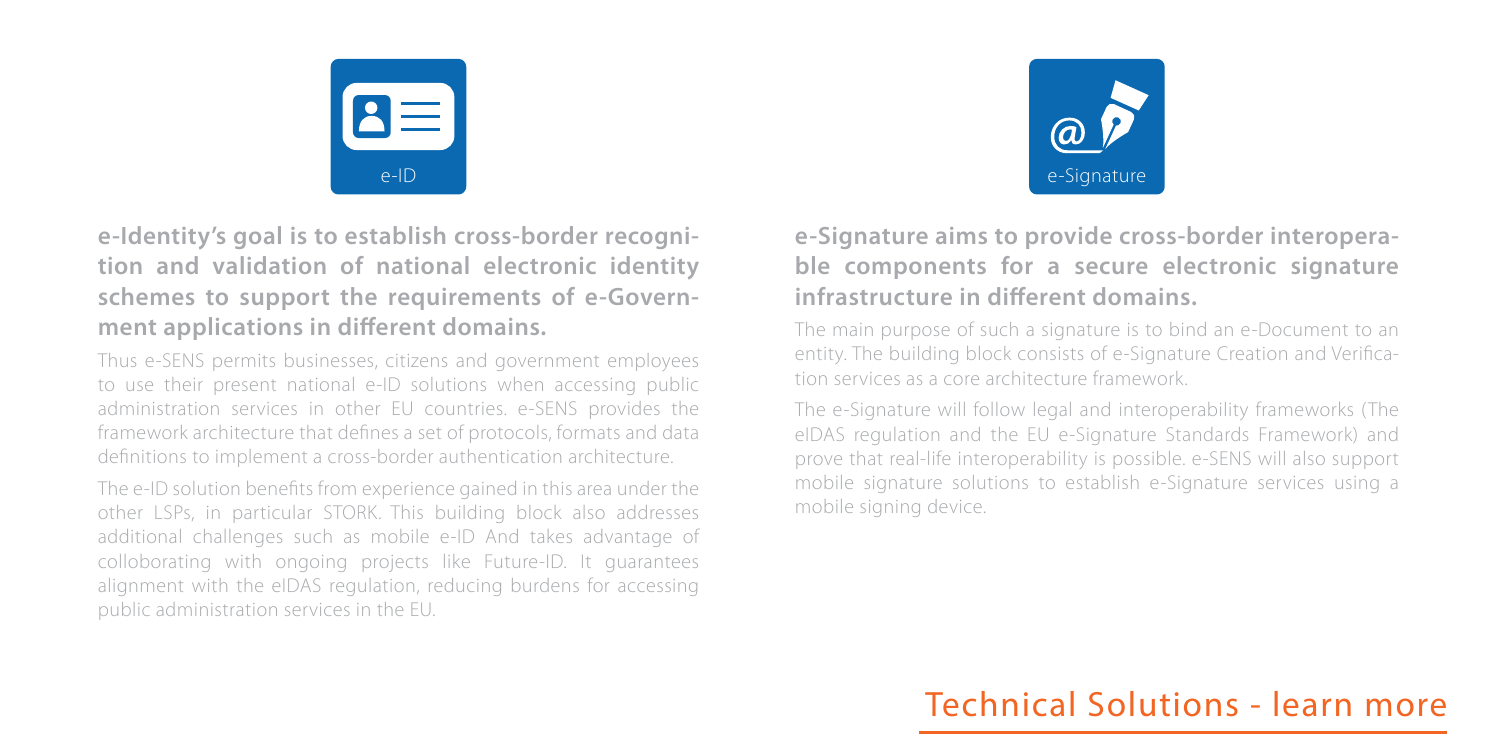

#### **The e-Document building block is a container component used to wrap business content and handle electronic documents.**

It supports different types of e-documents: structured, unstructured, images, binary sequences and other.

It provides support for the implementation of business services that cover the whole document lifecycle, including creation, maintenance, audit trailing, archiving and business rules processing.

The e-Document building block addresses a number of different functions: support for multiple payloads, e-signatures assigned to payloads, e-delivery routing information, and metadata used to describe payloads.



**e-Delivery has the aim of establishing a common transport infrastructure suited to the requirements of cross-border communication between e-Government applications in different domains.**

It enables the secure exchange of business data between organisations and citizens using existing national, sectoral or commercial messaging infrastructures.

e-Delivery is based on the concept of a four-corner model, where end-entities exchange messages via gateway intermediaries.

The e-Delivery infrastructure does not replace existing infrastructures, but aims to interconnect existing electronic delivery communities in a transparent way.

## [Technical Solutions - learn more](http://www.esens.eu/technical-solutions/)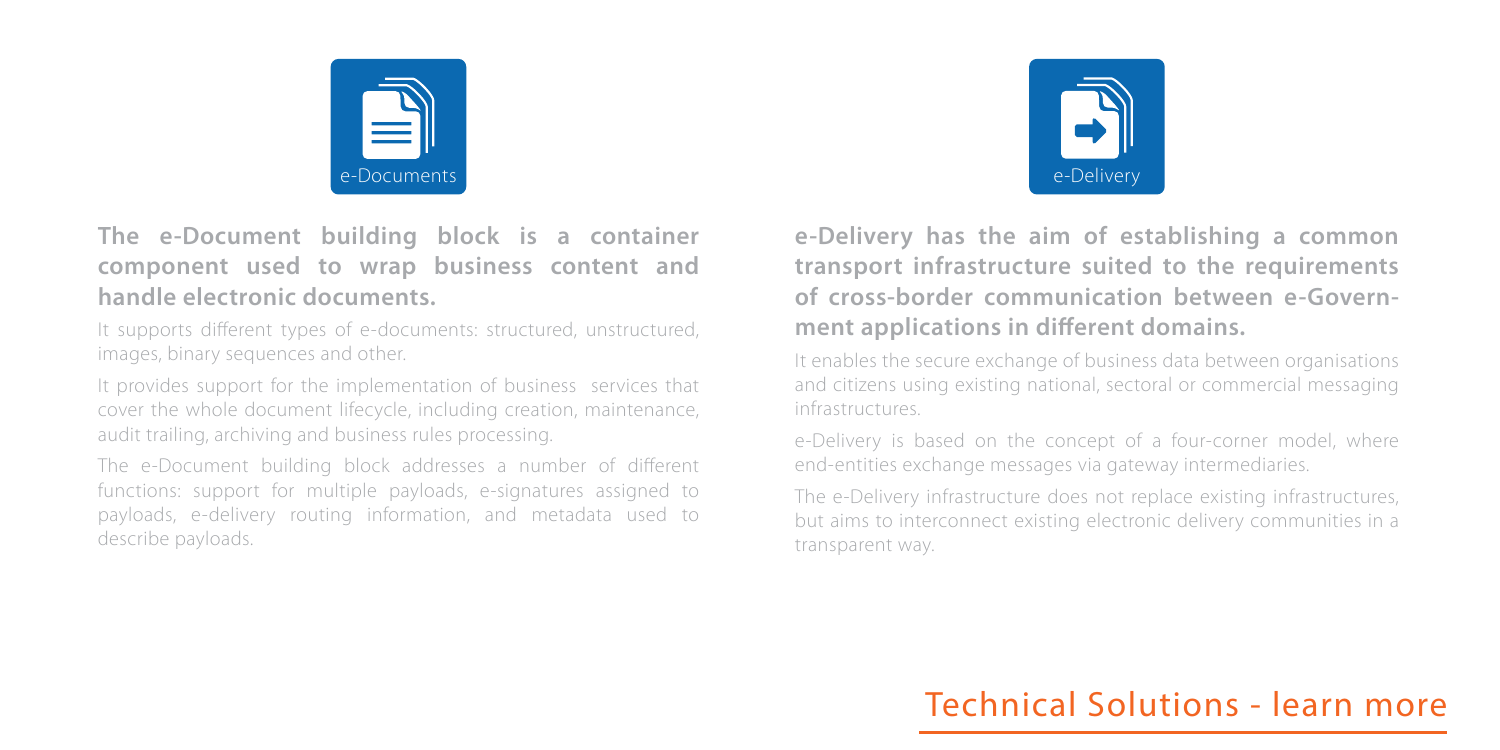

#### **The semantics building block is mostly focused on semantic interoperability from a legal and official document perspective (evidence, attestation).**

Semantic technologies provide many concepts and tools to make machine-understandable descriptions of data, programs, and infrastructure, enabling deeper automatic processing of those items by computers.

The scope of the e-SENS Semantics aims at:

· Creating an e-SENS specific layer of semantic resources, concepts and codes to de-reference syntactic items (terms);

· Creating the services to enable semantic mappings between terms and resources, or between terms. Translations and searches can later be included in this second task.

# Architecture

#### **e-SENS aims to provide a coherent European Interoperability Reference Architecture (EIRA) with consolidated reusable ICT building blocks.**

The EIRA is a four-view reference architecture for delivery of digital public services in Europe. It defines the required capabilities for promoting interoperability as a set of Solution Architecture Templates, such as e-ID, e-Signature, e-Document, e-Delivery and Semantics. Technical solutions are tested in a real-life environment to enable true transactions across borders in various policy domains. The e-SENS building blocks will provide the foundation for the platform of "core services", for the eGovernment cross-border digital infrastructure foreseen in the Connecting Europe Facility.

### [Technical Solutions - learn more](http://www.esens.eu/technical-solutions/)